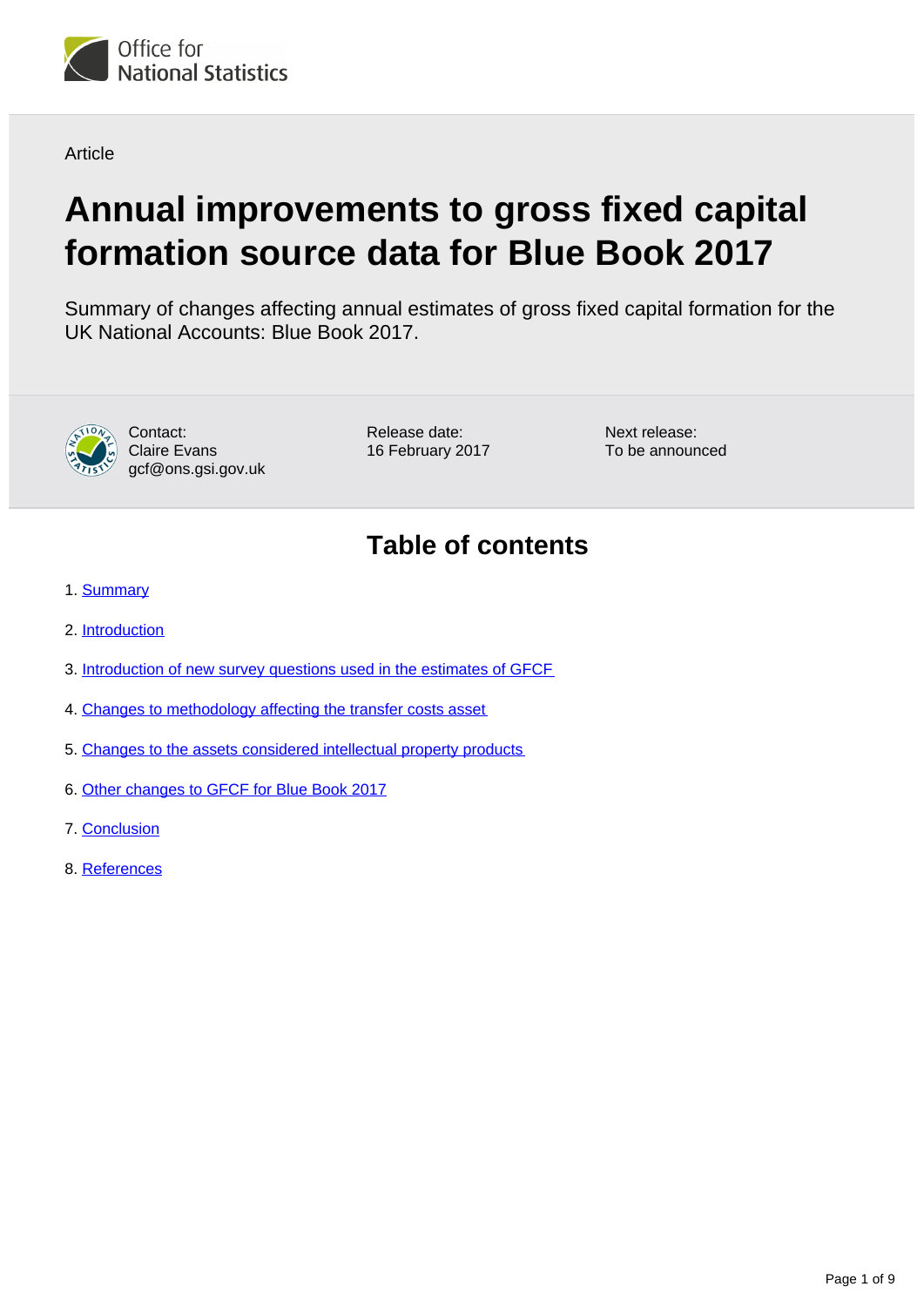# <span id="page-1-0"></span>**1 . Summary**

This article summarises annual improvements to gross fixed capital formation (GFCF) source data, which will be introduced when estimates are published as part of the UK National Accounts: Blue Book 2017. Some of these improvements will change the total level of the current price (CP) and chained volume measures (CVM) of gross domestic product (GDP), whilst other changes will only affect the sector breakdowns. This article does not provide an assessment of the impact of these changes; the impact on current price data can be found in the associated article *Impact of Blue Book 2017 changes on gross domestic product (GDP)* current price annual [estimates, 1997 to 2012](https://www.ons.gov.uk/releases/nationalaccountsimpactofbluebook2017changesongdpcurrentpricesannualestimates1997to2012).

# <span id="page-1-1"></span>**2 . Introduction**

# **2.1 Article scope**

The purpose of this article is to provide an overview of a range of annual improvements to gross fixed capital formation (GFCF) source data and methodology, which will be introduced when estimates are published as part of the UK National Accounts: Blue Book 2017. It does not provide a numerical assessment of the impact of these changes; the impact on current price data can be found in an associated article: Impact of Blue Book 2017 [changes on gross domestic product \(GDP\) current price annual estimates, 1997 to 2012](https://www.ons.gov.uk/releases/nationalaccountsimpactofbluebook2017changesongdpcurrentpricesannualestimates1997to2012) .

Another article: [Changes to the Gross Fixed Capital Formation methodology and compilation](https://cy.ons.gov.uk/economy/nationalaccounts/uksectoraccounts/articles/nationalaccountsarticles/changestothegrossfixedcapitalformationmethodologyandprocessing) (McLaren and Murphy, 2017a) summarises further improvements to GFCF. These changes will also impact data published in Blue Book 2017 when methodological changes are implemented for 1997 to 2015. However, changes will first be implemented for Quarter 1 (Jan to Mar) 2016 through to Quarter 3 (July to Sept) 2016 as part of the Business [investment in the UK: Quarter 4 \(Oct to Dec\) 2016 provisional results](https://www.ons.gov.uk/releases/businessinvestmentintheukprovisionalocttodec2016) release due to be published on 22 February 2017.

# **2.2 Summary of changes**

Section 3 reviews the harmonisation of 3 business surveys, which are used in the estimates of GFCF. Data from the Quarterly Acquisitions and Disposals of Capital Assets Survey (QCAS) has largely been taken on in the UK National Accounts since Quarter 1 2015, but new questions have continued to be quality-assured and it has been concluded that data from these questions will not be included in GFCF estimates. The process has provided an enhanced understanding of the asset breakdown and how companies report expenditure on certain assets, which can be utilised in our estimation of GFCF in the future. Section 3 also explains the inclusion of new data from the Annual Business Survey (ABS) following the redesign of that survey.

Section 4 outlines the changes to sources affecting the transfer costs asset (sometimes referred to as costs of ownership transfer) with the introduction of costs associated with player transfers in the sports industries and a new Housing Price Index (HPI) methodology. Alongside this article, a review of transfer costs is published ( [McLaren and Murphy, 2017b](https://www.ons.gov.uk/economy/nationalaccounts/uksectoraccounts/articles/nationalaccountsarticles/reviewofcostsofownershiptransferandtreatmentintheuknationalaccounts)) and this provides more detail on the framework and potential future improvements to transfer costs. For example, a new sector breakdown and the removal of the negative series will be implemented for Blue Book 2017; the impact of which will be shared in future articles.

Section 5 explains an improvement to remove double-counting in the purchased software series and new data for entertainment, literary and artistic originals, which will impact the intellectual property products asset.

Section 6 then outlines further changes to GFCF for Blue Book 2017, including producing separate estimates of households and non-profit institutions serving households; the reclassification of private-registered providers of social housing and the new GFCF estimation system.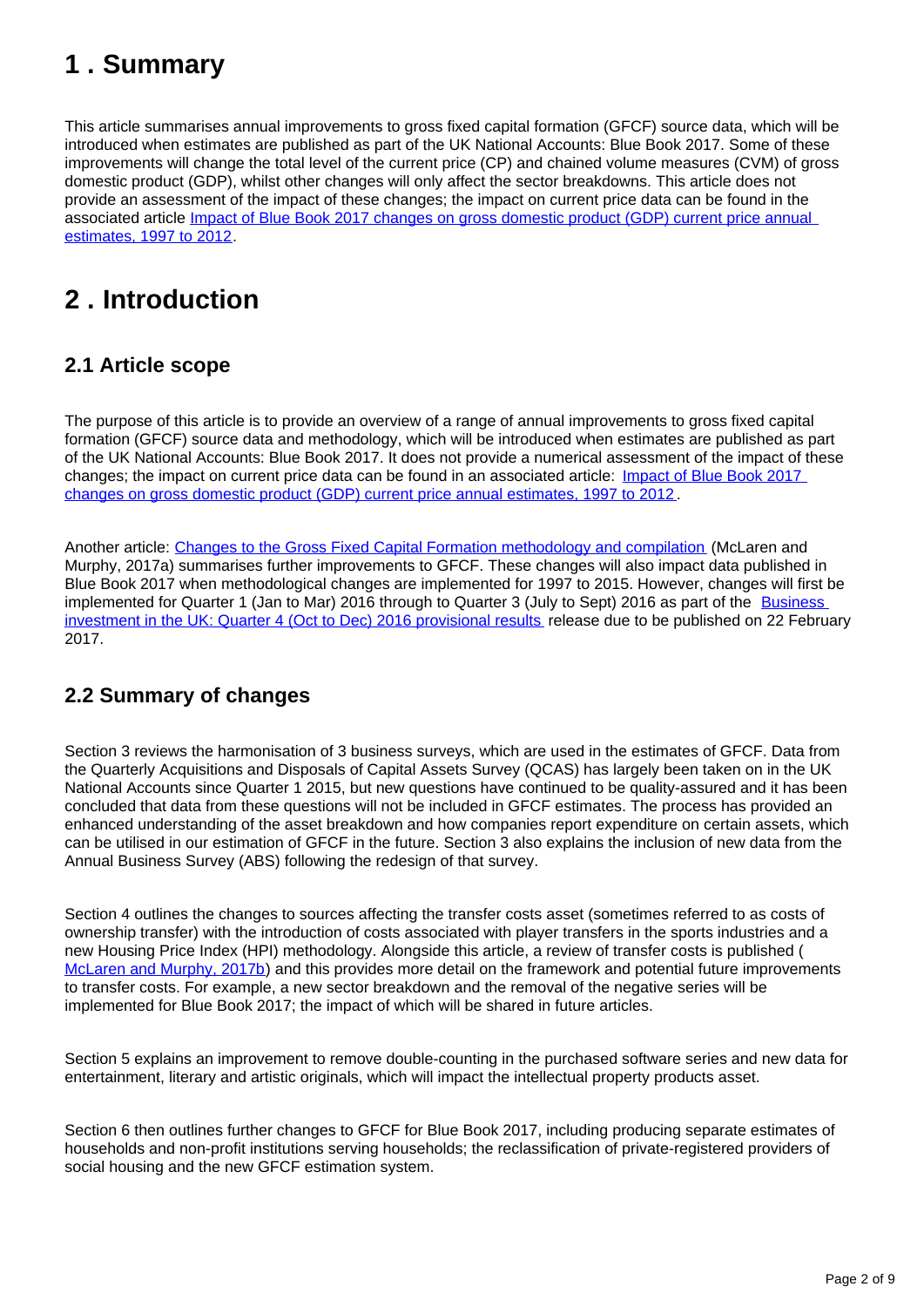Transfer costs and intellectual property products (IPPs) are where the majority of changes are found for Blue Book 2017 so a conceptual overview of these assets is first presented in Section 2.3.

### **2.3 Main concepts**

#### **2.3.1 Gross fixed capital formation**

GFCF is used in the compilation of the UK National Accounts' expenditure approach to measuring GDP. It is an estimate of net capital expenditure (acquisitions less disposals) of non-produced, non-financial assets, which are used continuously or repeatedly in production for more than one year.

#### **2.3.2 Transfer costs**

One element of GFCF is that of transfer costs (sometimes referred to as costs of ownership transfer), which is defined as the fees and taxes incurred as the result of the ownership of an asset being transferred from one owner to another. Further conceptual detail about transfer costs can be found in the Review of costs of ownership transfer and treatment in the UK National Accounts ([McLaren and Murphy, 2017b](https://www.ons.gov.uk/economy/nationalaccounts/uksectoraccounts/articles/nationalaccountsarticles/reviewofcostsofownershiptransferandtreatmentintheuknationalaccounts)).

#### **2.3.3 Intellectual property products**

Intellectual property products (IPPs) are intangible assets, which include estimates of GFCF in research and development (expenditure on work to increase the stock of knowledge); mineral exploration and evaluation (expenditure on searching for petroleum and other minerals); computer software and databases; entertainment, literary and artistic originals (such as original films, sound recordings and manuscripts); and other intellectual property products (such as architectural or engineering plans and designs) (Eurostat, 2013: 183).

# <span id="page-2-0"></span>**3 . Introduction of new survey questions used in the estimates of GFCF**

### **3.1 Background**

In recent years the UK updated 3 of its business surveys to reflect changes made to the fixed asset categories specified in the European System of Accounts (ESA) 2010 (Eurostat, 2013) to which the UK National Accounts comply:

- the Annual Business Survey (ABS)
- the Quarterly Acquisitions and Disposals of Capital Assets Survey (QCAS)<sup>1</sup>
- the Annual Acquisitions and Disposal of Capital Assets Survey (ACAS)

These surveys are the main primary data source for estimates of gross fixed capital formation (GFCF).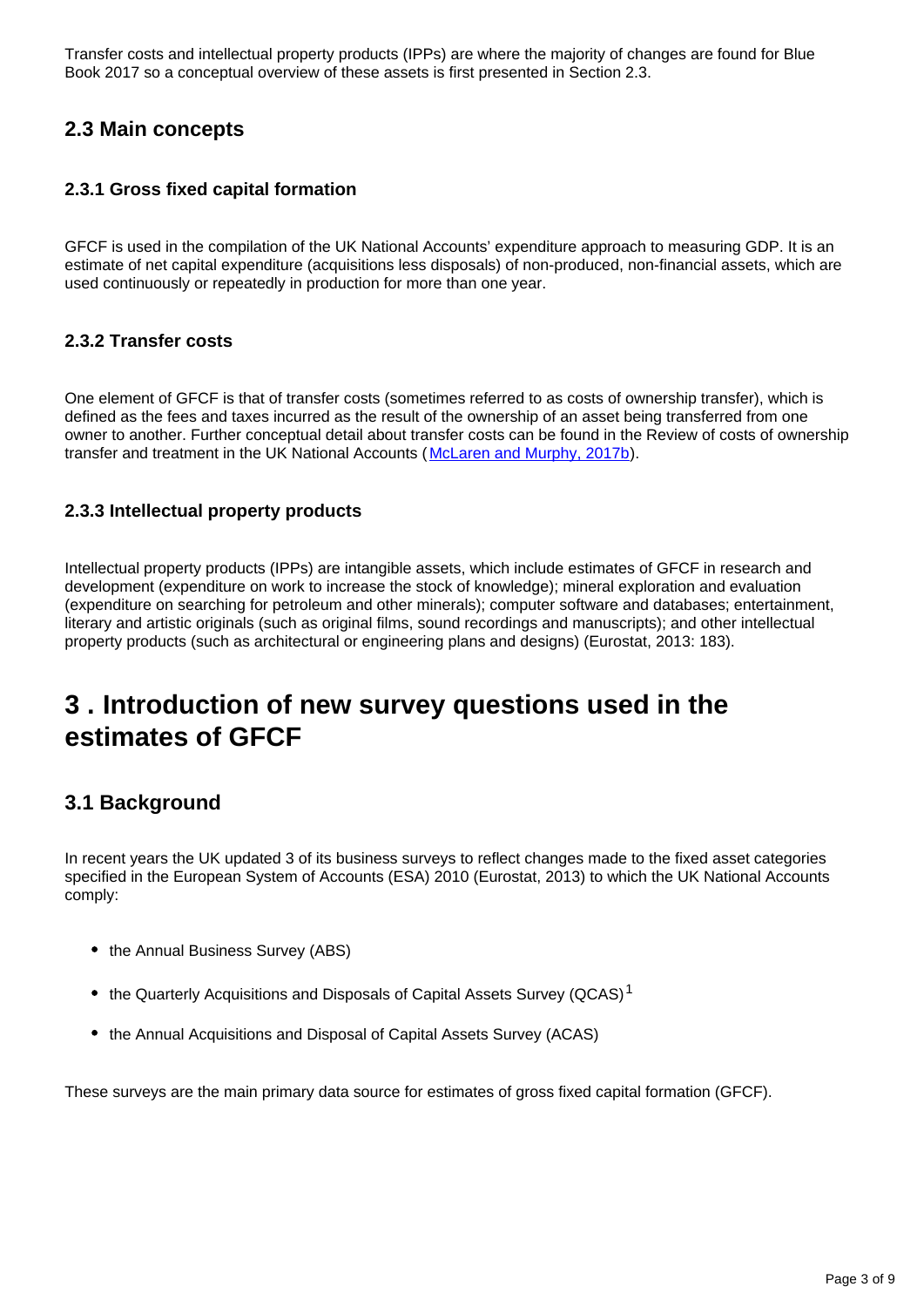ABS and ACAS were updated in line with the improvements suggested for QCAS<sup>2</sup>. Therefore, as a result of these changes, we have harmonised data requirements across the 3 business surveys in question, ensuring consistency between the questions. Changes to the surveys included providing a more detailed breakdown for some of the questions; and including additional questions to capture information about intellectual property products (IPPs) and transfer costs (specifically those associated with player transfers in the sports industries). The cognitive testing work on the questionnaire has also provided a greater understanding of concepts and asset breakdowns, and shown areas where companies were previously misreporting their expenditure.

Returns from the new ABS (to which QCAS is benchmarked) have been received since 2014 and returns from the redeveloped QCAS questionnaire since Quarter 1 (Jan to Mar) 2015.

### **3.2 Review of new survey questions: IPP and transfer costs**

Where applicable, data from QCAS has been used in quarterly estimates of GFCF, but in line with the UK's National Accounts revisions and quality assurance policies, the new questions on transfer costs and IPPs were piloted and tested before introduction. However, further quality assurance has shown that companies have not been able to provide this information for national accounts purposes. Consequently data from the new IPP and transfer costs questions will not be used in estimates of GFCF in Blue Book 2017. Instead, existing models will be used for IPP estimates (Section 3.2.1) and an alternative method has been proposed for estimating costs associated with the transfer of sports players (Section 4).

#### **3.2.1 Intellectual property products**

Data for IPP is collected through a range of sources. For example, results of research and development are collected through the Business Enterprise Research and Development Survey (BERD) and the Government Enterprise Research and Development Survey (GovERD) (see Ker, 2014), whilst purchased computer software and databases estimates are collected via QCAS (since 2001), as too is mineral exploration and evaluation (since 2004). Estimates for own-account computer software and databases are modelled using a sum-of-costs approach, primarily based on data from the Annual Survey of Hours and Earnings (ASHE). Similarly, entertainment, literary and artistic originals are modelled using a sum-of-costs approach, where estimates are based on work completed by Imperial College London (Goodridge, Haskell, and Wallis, 2014).

As an alternative source to the current modelled estimates, the updated QCAS and ABS questionnaires were redesigned to collect information on own-account software and entertainment, literary and artistic originals. For ownaccount software returns show an annual level of £4 billion from QCAS in 2015 and £4 billion from ABS in 2014, whilst the current modelled estimate is nearer to £11 billion. Similarly, in 2015 the net value from the QCAS survey on entertainment, literary and artistic originals is £0.1 billion for the private sector, whilst the modelled data shows an estimate of £3.2 billion for the same period.

The most likely explanation for the magnitude in differences is due to a mismatch between how respondents view the capitalisation of IPP compared with national accounts concepts. Essentially national accounts require companies to estimate the figure they return in a similar way to the current modelled estimates (using a sum-ofcosts approach, which also takes into consideration aspects of production like hours worked, the cost of equipment used and mark-up costs if the product were to be sold for profit), but businesses wouldn't necessarily keep records of this type of information.

Consequently data from the new IPP questions (that is, own account software and databases, and entertainment, literary and artistic originals) will not be taken on in the UK National Accounts at Blue Book 2017<sup>3</sup>. The questions will be removed from the questionnaires and instead the current models will continue to be used and reviewed. Section 5 contains further information about new and revised data points for artistic originals and an improvement to the purchased software estimate.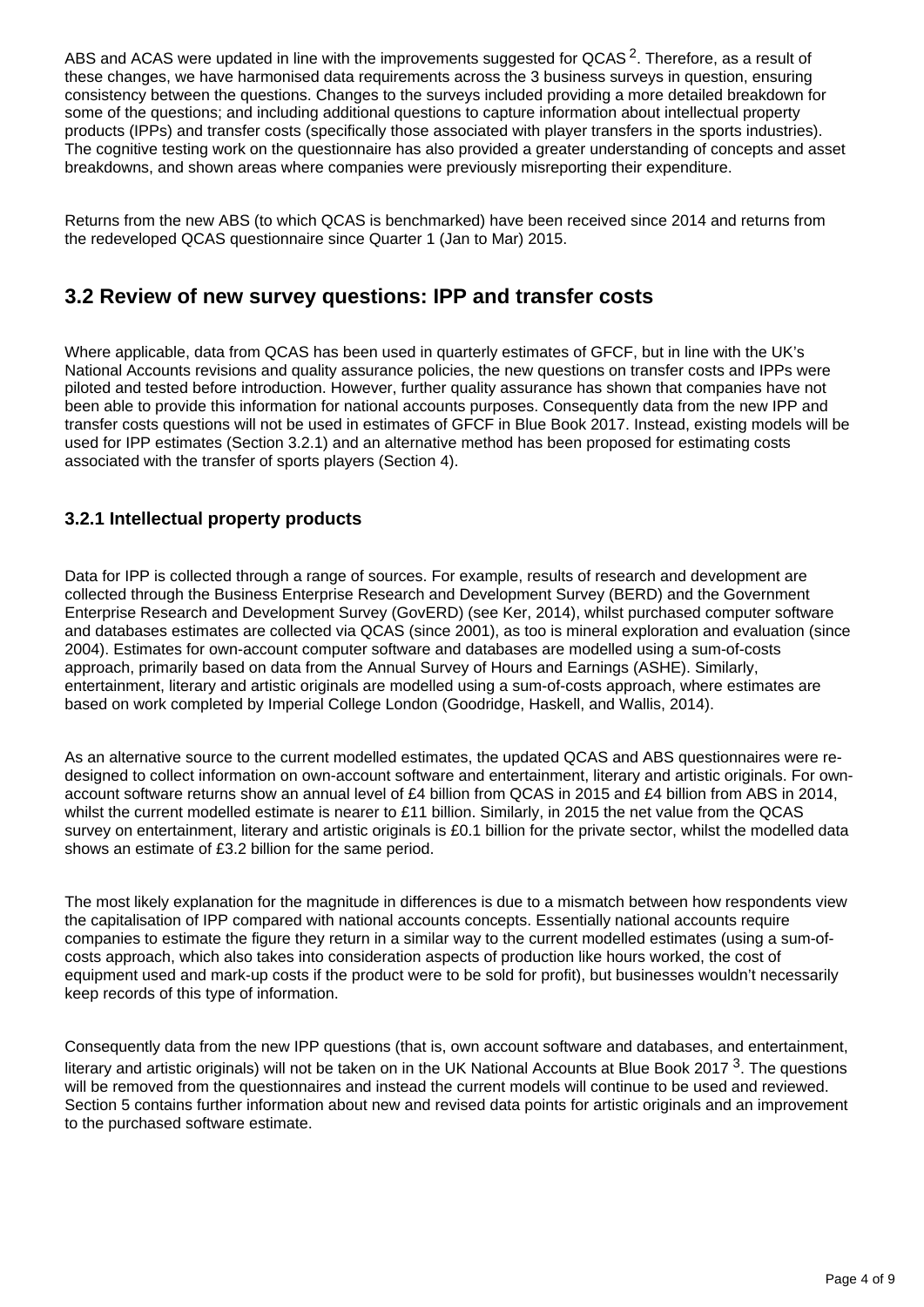#### **3.2.2 Costs associated with the transfer fees of players in the sports industries**

Contracts and fees for player transfers was a brand new question on both QCAS (from 2015) and ABS (from 2014) questionnaires. It represented a new sub-asset of transfer costs, which was introduced to meet the requirements of the fixed asset categories recommended by ESA 2010. A version of the QCAS survey, with this new question included, was sent to respondents in the sports industries.

The returned values and question were further reviewed as data was received from respondents and it has been found that companies' returns do not match national accounts concepts. Therefore an alternative method for estimating this component has been proposed (see Section 4).

# **3.3 Annual Business Survey**

The ABS is the main resource for understanding the detailed structure, conduct and performance of businesses across the UK. Data from the ABS contribute to the UK National Accounts, including estimates of GFCF, as it provides annual benchmarks for the QCAS survey. In 2014 the ABS was updated in line with the improvements also made to QCAS (and ACAS).

2014 data from ABS would usually have been taken on at Blue Book 2016, but, given the updates undertaken across the surveys, for GFCF this was postponed to allow for further quality assurance. At Blue Book 2017 ABS data for 2014 and 2015 will be taken on. The new data incorporate relevant changes made to the surveys in the recent periods (that is, we will continue to benchmark to related assets, whilst data for the new problematic questions will not be included).

#### **Notes for Introduction of new survey questions used in the estimates of GFCF:**

- 1. Formerly known as the Quarterly Survey of Capital Expenditure.
- 2. ACAS provides new source data for updated products splits that have been used in the recently developed GFCF compilation system (see 'Changes to the Gross Fixed Capital Formation methodology and compilation' – McLaren and Murphy, 2017), so they will not be discussed in detail in this article.
- 3. To date, 'other intellectual property products' have not been estimated as a distinct component of IPP, but a separate question was added to the redeveloped questionnaires. Given the issues with the related ownaccount and IPP questions, data from this question will not be taken on at Blue Book 2017.

# <span id="page-4-0"></span>**4 . Changes to methodology affecting the transfer costs asset**

### **4.1 Addition of "costs associated with the transfer fees of players in the sports industries"**

To meet the requirements of the fixed asset categories recommended by the European System of National Accounts (ESA) 2010 (Eurostat 2013) – to which the UK National Accounts comply – from Blue Book 2017 an additional element of transfer costs will be measured in the UK National Accounts: transfer costs associated with the buying and selling of players in the sports industries  $1$ . This includes club and agent's fees and any taxes associated with the buying and selling of players from one sports club to another. It is important to distinguish this from the transfer fee itself (that is, the monies paid from one sports club (the seller) to another sports club (the buver $)^2$ ).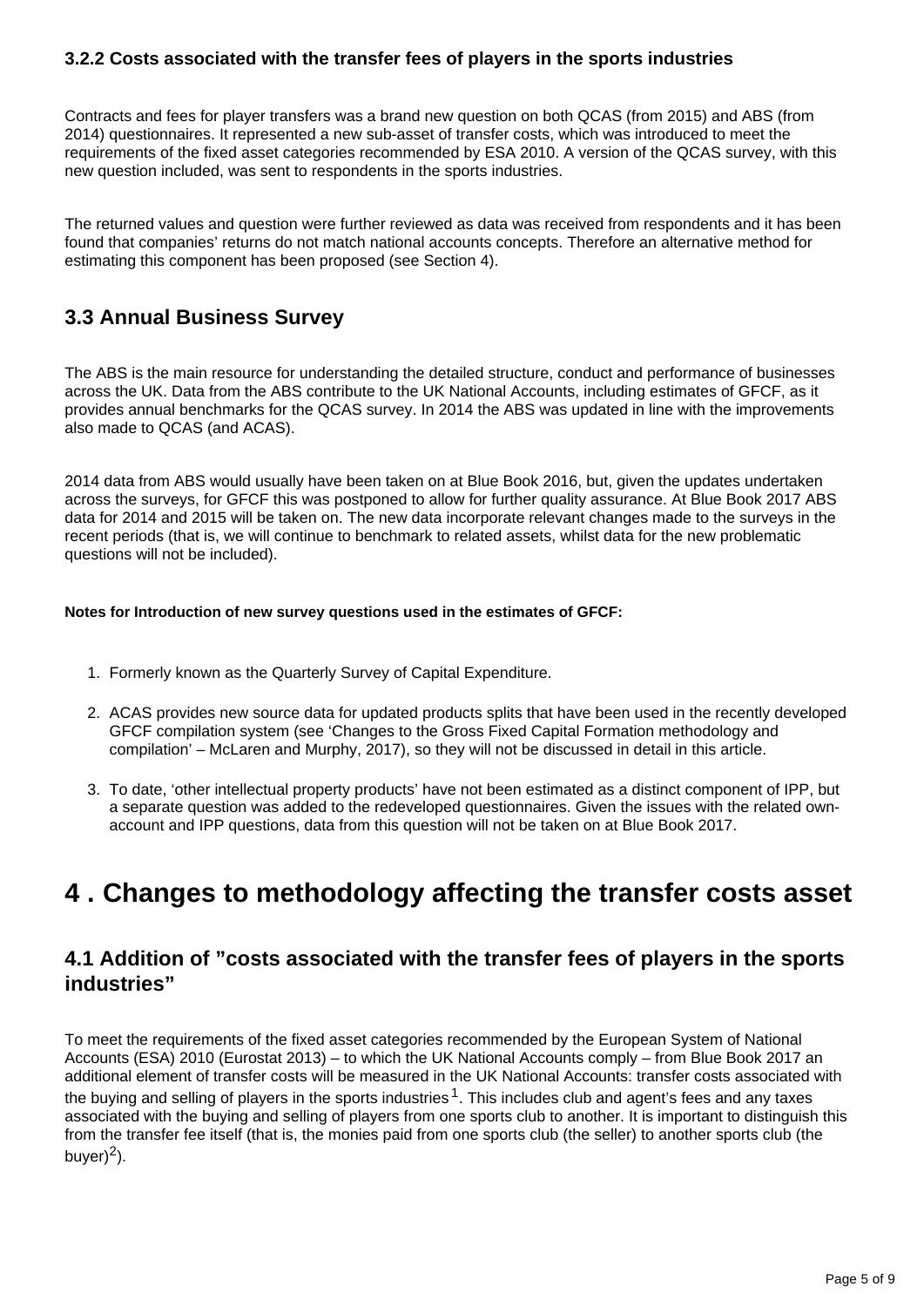From Blue Book 2017, estimates of the costs associated with the transfer fees of players in the sports industries will be modelled using publicly available data from a variety of web sources. The model does not cover all sports industries and clubs and instead it is based on what is likely to be the only significant contributor to this asset – English Premier League football clubs. The model is based on real data from 1997 onwards, but where data could not be obtained, values have been modelled by applying the growth rates from those data which are available. Based on discussions with experts, a proportion has been calculated to estimate for an associated levy, which is also taken into consideration in the model.

### **4.2 Update to the House Price Index methodology**

Gross fixed capital formation (GFCF) uses the Office for National Statistics's (ONS's) House Price Index (HPI) as part of the calculation of current price transfer costs data. In 2014, it was agreed that a new, single official HPI could be produced jointly by the current producers of official house price statistics (ONS, Land Registry, Registers of Scotland (RoS) and Land and Property Services Northern Ireland (LPSNI)). The new HPI has been formulated to take advantage of the best available data, specifically taking into account the floor space of a property and it also aligns more closely with international guidelines. (Further information is available in the article on the [Development of a single Official House Price Index](https://www.ons.gov.uk/file?uri=/economy/inflationandpriceindices/methodologies/developmentofasingleofficialhousepriceindex/developmentofasingleofficialhousepriceindexfinal1tcm774317011.pdf) (ONS et. al., 2016)). The new HPI methodology (with an associated back series) was introduced in 2016 and data based on this new methodology will be used in the compilation of GFCF for Blue Book 2017.

### **4.3 Further improvements to the transfer costs asset**

In annual Blue Books published since 2000, GFCF includes negative transfer cost data for non-produced nonfinancial assets in 4 institutional sectors: financial corporations, public corporations, central government and local government. As outlined in the Review of costs of ownership transfer and treatment in the UK National Accounts ( [McLaren and Murphy, 2017b](https://www.ons.gov.uk/economy/nationalaccounts/uksectoraccounts/articles/nationalaccountsarticles/reviewofcostsofownershiptransferandtreatmentintheuknationalaccounts)), this is conceptually impossible as transfer costs should only be capitalised by the buyer, should include both the costs of the buyer and the seller, and as a result they must be positive.

In order to address this conceptual anomaly, a new method will be used in Blue Book 2017 to estimate the breakdown of transfer costs by institutional sector, replacing the current method, which is based on historical proportions. The new method assumes that those components where administrative sources are used (for example, Land Registry fees and Stamp Duty) are proportionally assigned to institutional sectors based on the pattern of acquisitions of dwellings and other buildings and structures.

#### **Notes for Changes to methodology affecting the transfer costs asset:**

- 1. Given this change is associated with sports industries it will only affect public non-financial corporations' data.
- 2. This is in line with the System of National Accounts (2008: 391) definition, which distinguishes the "transfer fee" (which is a non-produced asset) from the "transfer costs" associated with the transfer (which is GFCF):

Although human capital is not recognised as an asset in the SNA, there are cases where a contract that entitles the Holder to limit the ability of a named individual to work for others may be regarded as an asset. The most prolific and lucrative contracts may be for sports players where, for example, a football club can "sell" a player to another. In fact they are not selling the person; they are selling the exclusive right to have that person work for them. Similar contracts exist for the rights to publish literary works or musical performances. All such contracts are treated as assets of the type entitlement to goods and services on an exclusive basis within the asset class of contracts, leases and licences – that is, non-produced assets.

# <span id="page-5-0"></span>**5 . Changes to the assets considered intellectual property products**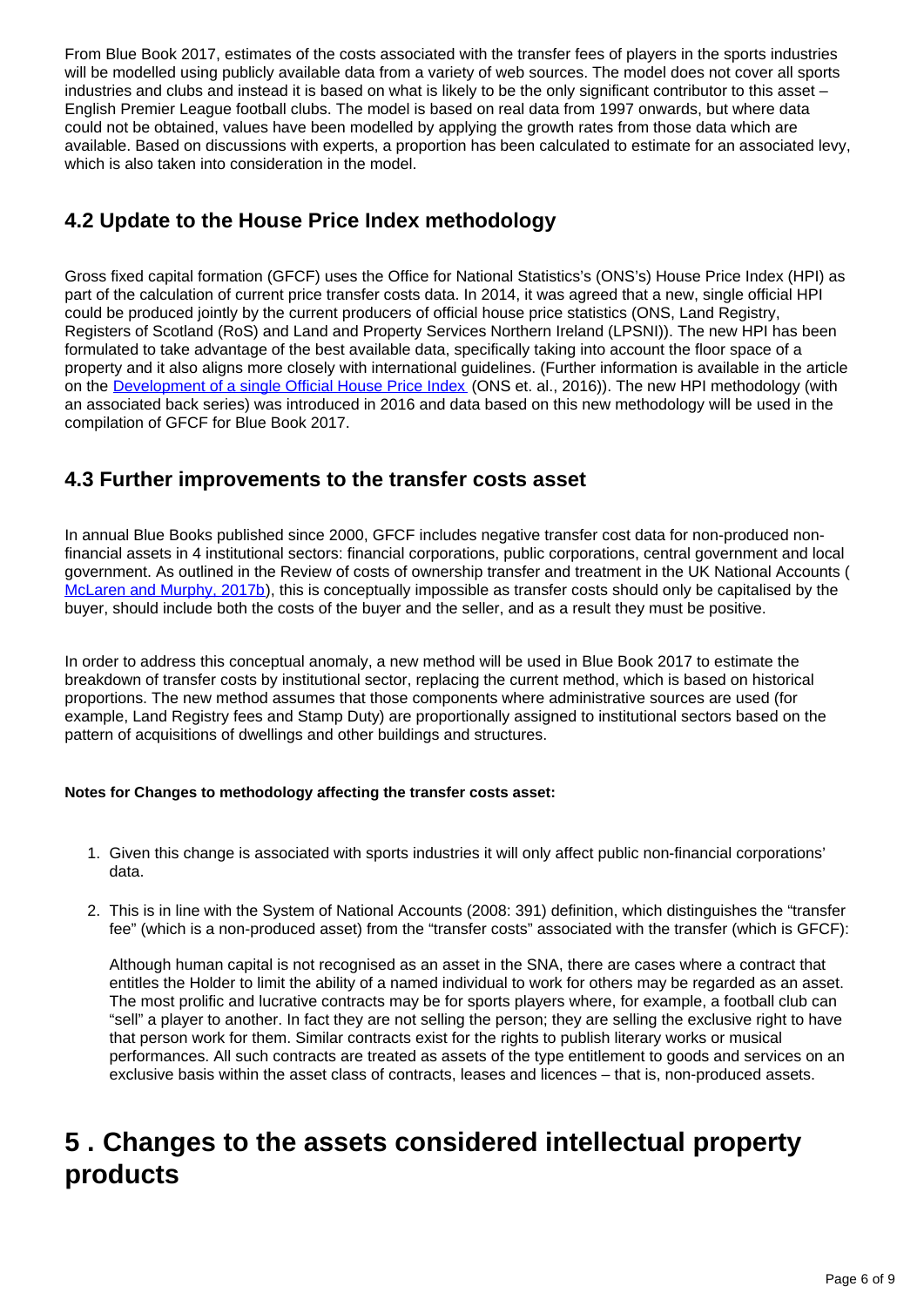# **5.1 Purchased software**

As communicated in the Business investment release since September 2016, following a quality review of the measurement of software in gross fixed capital formation (GFCF), analysis has shown that elements in the estimates of purchased software have been double- counted from 2001.

From 2001, the Quarterly Survey of Capital Expenditure (CAPEX – now known as the Quarterly Acquisitions and Disposals of Capital Assets Survey (QCAS)) began to specifically ask for acquisitions and disposals of purchased software, but prior to this it had been modelled by industry as a percentage of capital expenditure on hardware. In 2001, purchased software data from CAPEX was taken on, but the modelled value of purchased software was not discontinued, leading to an element of double-counting.

Analysis of this double-counting also uncovered a discrepancy in the modelled data prior to 2001, which will also be amended for Blue Book 2017. The new survey data should have been evaluated in relation to the modelled estimates at the joining point in 2001 as part of the process of discontinuing the modelled data. As this was not completed, the analysis has been retrospectively undertaken and an average of the growths for the preceding years will be used to better represent how the joining point would have looked if the modelled data had been removed.

### **5.2 Entertainment, literary and artistic originals**

The IPP asset will also be impacted as a result of updated data for entertainment, literary and artistic originals. Revised data is available between 2007 and 2009, and new estimates have been sourced for 2010 and 2011, which replace current forecasted data. Data for later years have also been revised in line with these changes.

# <span id="page-6-0"></span>**6 . Other changes to GFCF for Blue Book 2017**

### **6.1 The separation of households and non-profit institutions serving households**

Following recommendations in the European System of National Accounts (ESA) 2010 (Eurostat, 2013) there is a requirement to present households (S.14) and non-profit institutions serving households (S.15) data within the Blue Book as separate entities. As elsewhere in the UK National Accounts, estimates of gross fixed capital formation (GFCF) for households and non-profit institutions serving households are currently published as a combined entity (S.1HN). From Blue Book 2017, these sectors will be split out using a variety of methods appropriate to the capital asset in question. Further information about this methodological change will be published in an article in June 2017.

# **6.2 Reclassification of private registered providers of social housing**

In October 2015, we reviewed the statistical classification of private registered providers of social housing in England (PRPs) to establish whether PRPs should continue to be recorded as private non-financial corporations in our economic statistics or if the recording should change following legislative and regulatory changes brought about through the Housing and Regeneration Act 2008 (HRA 2008).

We concluded that PRPs are public, market producers and should be reclassified to the public non-financial corporations' sector for the purpose of national accounts and our other economic statistics. The classification applies with effect from 22 July 2008; the date of enforcement of the HRA 2008.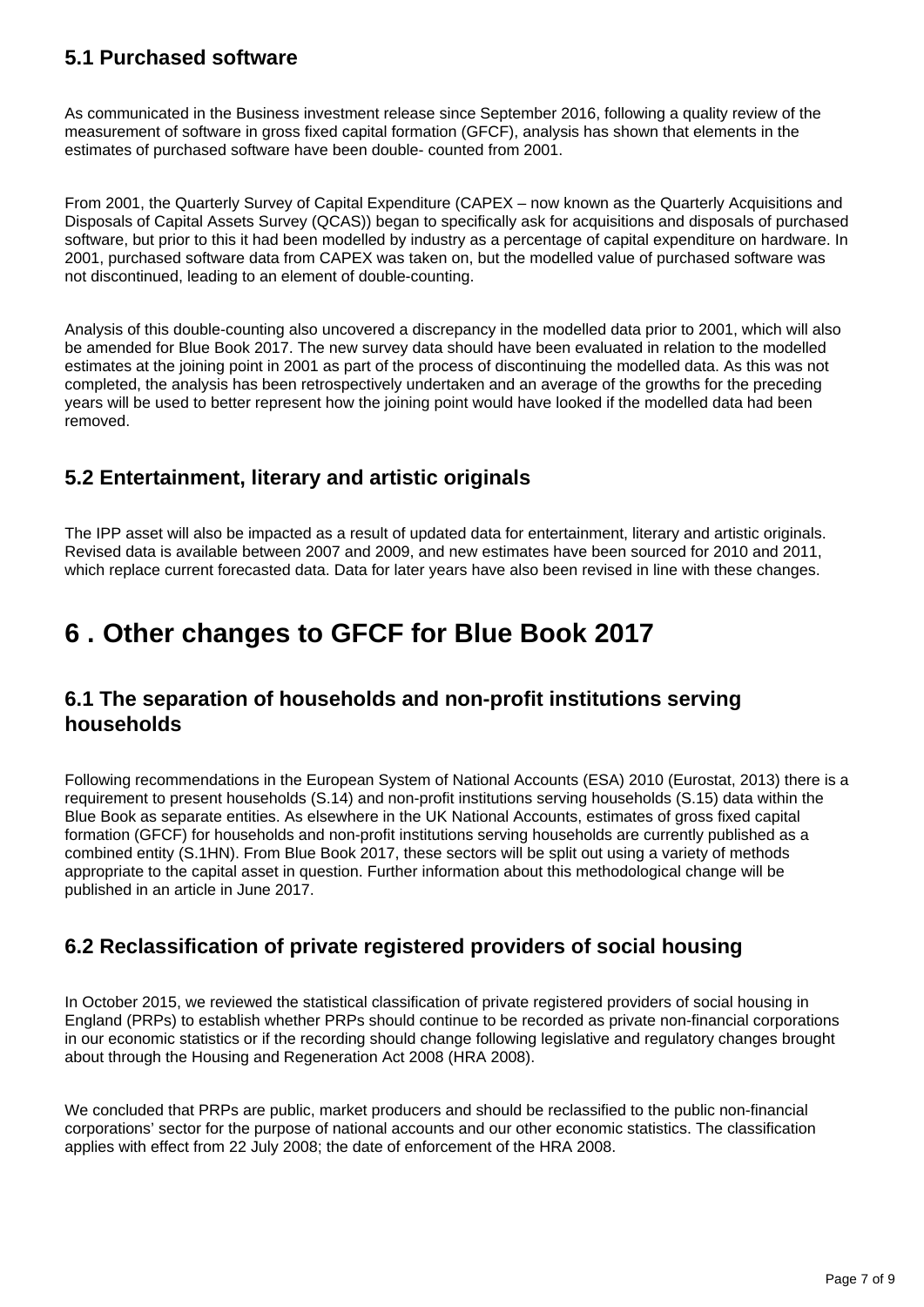As data from PRPs feeds through to GFCF from the private and public sectors, this reclassification will not impact total levels of GFCF, but it will change the sector estimates for public corporations and private non-financial corporations. Further information about this methodological change will be published in an article in June 2017.

# **6.3 New GFCF estimation system**

In addition to the changes outlined in this article, at Blue Book 2017, data will also be based upon the new GFCF estimation system, which has recently been developed in line with the 5-year strategy for the UK National [Accounts, 2015 to 2020](https://www.google.co.uk/url?sa=t&rct=j&q=&esrc=s&source=web&cd=1&cad=rja&uact=8&ved=0ahUKEwighfyr5MvRAhVDExoKHaFiCG0QFggaMAA&url=https%3A%2F%2Fwww.ons.gov.uk%2Fons%2Fabout-ons%2Fget-involved%2Fconsultations-and-user-surveys%2Fconsultations%2Fnational-acco) (Drew and Chesson, 2015). This follows recommendations from independent reports, including the [Independent Review of Economic Statistics](https://www.google.co.uk/url?sa=t&rct=j&q=&esrc=s&source=web&cd=4&cad=rja&uact=8&ved=0ahUKEwi98_qc5MvRAhVJChoKHVnZC4UQFggqMAM&url=https%3A%2F%2Fwww.gov.uk%2Fgovernment%2Fuploads%2Fsystem%2Fuploads%2Fattachment_data%2Ffile%2F507081%2F2904936_Bean_Review_Web) (Bean, 2016) and the National Statistics Quality Review [of the National Accounts and Balance of Payments](https://www.google.co.uk/url?sa=t&rct=j&q=&esrc=s&source=web&cd=1&cad=rja&uact=8&ved=0ahUKEwj0k43D4cvRAhUKORoKHZ4rDo4QFggaMAA&url=http%3A%2F%2Fwww.ons.gov.uk%2Fons%2Fguide-method%2Fmethod-quality%2Fquality%2Fquality-reviews%2Flist-of-current-national-stati) (Barker and Ridgeway, 2014). More information about this suite of changes can be found in [Changes to the Gross Fixed Capital Formation Methodology and Processing](https://cy.ons.gov.uk/economy/nationalaccounts/uksectoraccounts/articles/nationalaccountsarticles/changestothegrossfixedcapitalformationmethodologyandprocessing) (McLaren and Murphy, 2017a).

# <span id="page-7-0"></span>**7 . Conclusion**

This article has provided an overview of a range of annual improvements to gross fixed capital formation (GFCF) source data and methodology, which will be introduced when data is published as part of Blue Book 2017. These include:

- a review of the revamped Quarterly Acquisitions and Disposals of Capital Survey (QCAS) and Annual Business Survey (ABS)
- the introduction of costs associated with player transfers in the sports industries to the transfer costs asset
- use of a new House Price Index (HPI)
- addressing an issue of double-counting in the purchased software series
- taking on new data for entertainment, literary and artistic originals
- additional changes to GFCF that will be covered in our other publications (that is, a new sector breakdown for transfer costs; the separation of households and non-profit institutions serving households; the reclassification of private registered providers of social housing and the new GFCF estimation system).

The article does not provide a numerical assessment of the impact of these changes, but these will be communicated in associated articles to be published in 2017.